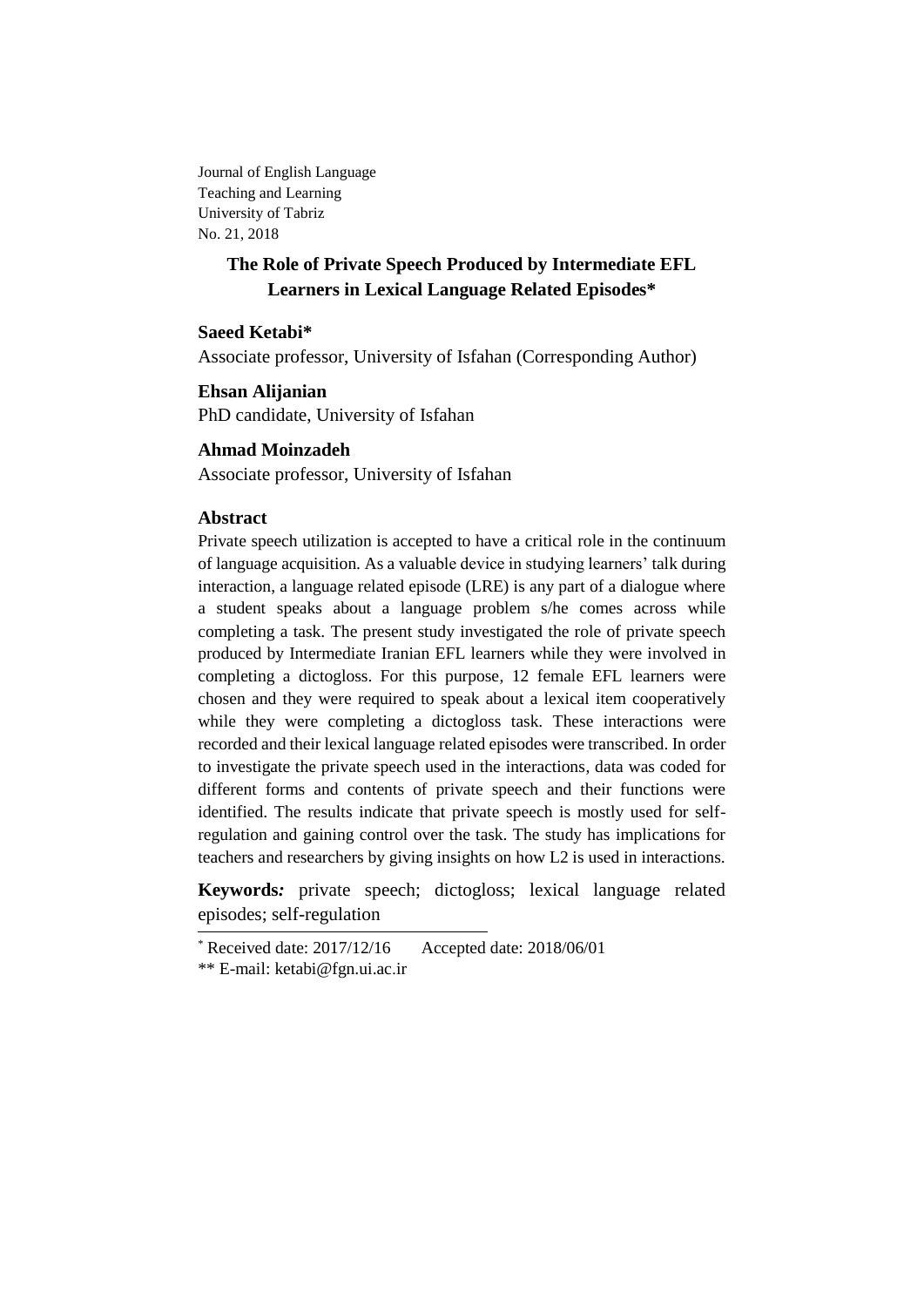#### **Introduction**

Since the mid 90's, Vygotskian thoughts and ideas of psychological advancement have been connected to the investigation of L2 improvement. Expanding on the thought that higher mental capacities first show up on the social level, L2 scholars have started to analyze the social and intellectual capacities that languages serve amid collaboration so as to comprehend mental functioning and improvement in progress, that is, a procedural situated perspective of language development. This dialogic perspective of situated learning incorporates communication with the self (e.g. private speech) and with our companions. In a nutshell, the investigation of situated learning offers us a comprehensive perspective of human cognition where language is a prevalent symbolic instrument for learning.

Private speech utilization is accepted to have a critical role in the continuum of language acquisition. SLA researchers concentrate on recognizing important practices utilized by learners to overcome challenges in different language undertakings (Frawley & Lantolf, 1985; McCafferty, 1992). Their discoveries show that language learners externalize their reasoning procedure so as to overcome challenges, focus attention, and organize thoughts. As such, language learners think aloud when they endeavor to solve an issue. This self-talk is named "private speech" in light of the fact that it is implied for the self so as to get control (self-direct) over the language activity and linguistic challenges experienced by the individual and is not meant for social cooperation (Centeno-Cortez & Jimenez, 2004). Private speech is accepted to have a crucial role in the process of language development as it helps language learners achieve control over a troublesome task, give and get scaffolding, and help learners have a joint perception from one another in the intersubjective condition (Dicamillia & Anton, 2004). Language development is thought to occur as learners' cognitive regulation moves towards a more self-managed state with the assistance given by a more skilled other (De Guerrero & Villamil, 1994).

Some SLA experiments on shared learner activities report that private discourse of language learners also has a social capacity. Private speech helps interlocutors increase intellectual control over a joint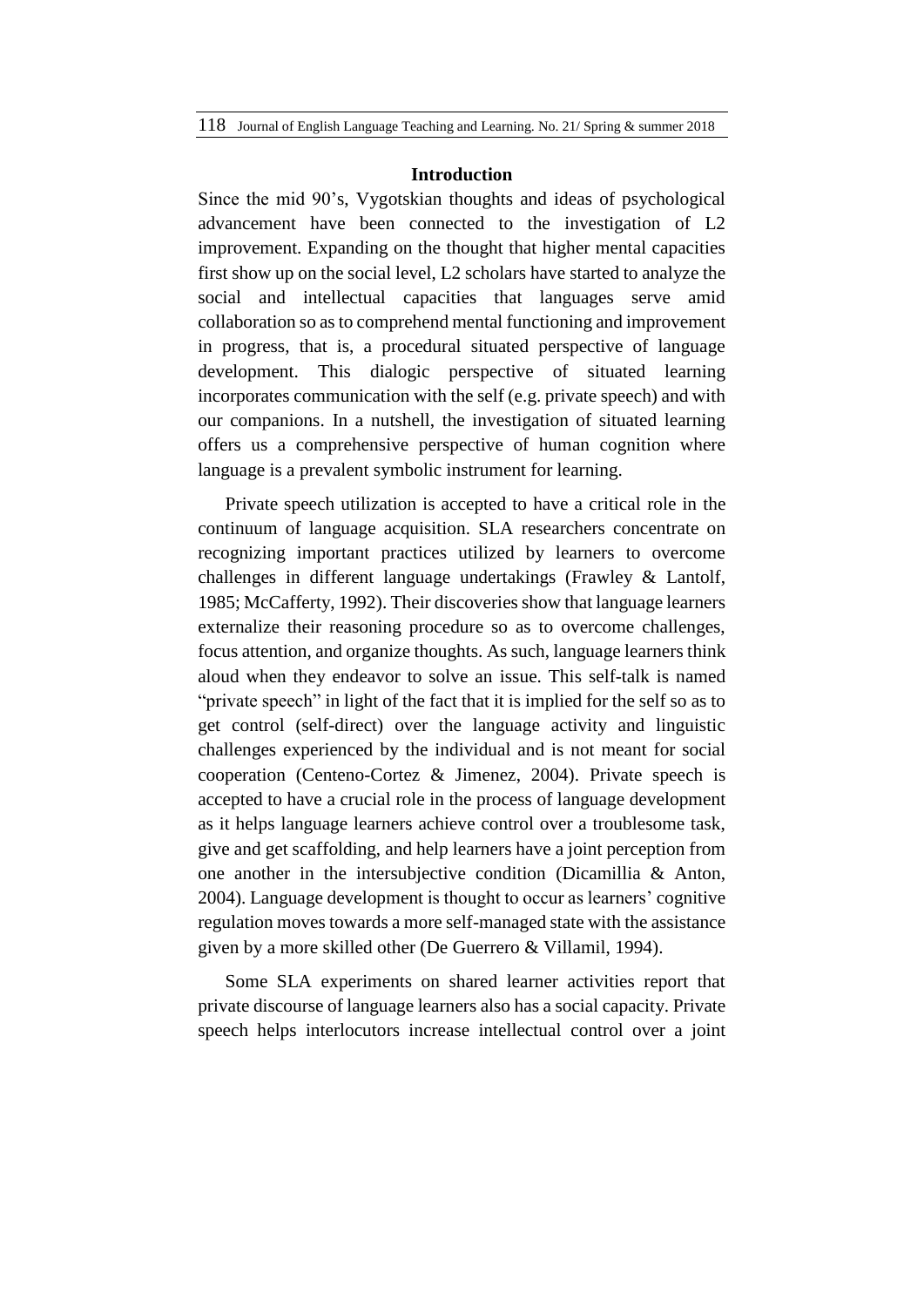activity in light of the fact that peers adjacent can hear all plain speech despite the fact that the main role of speech is private (DiCamila & Anton, 2004; Wells, 1999) and this is called other-regulation. Besides, Wells (1999) acknowledges that as much as private speech may have social capacity, social discourse might likewise have a coincidental private capacity in light of the fact that any speech directed to a peer might likewise help the individual clear up his or her considerations about future activities.

While working on learners' interactional talk, a number of studies (e.g. Storch, 2008; Swain, 2005; Swain & Lapkin, 1998) took into account Language Related Episodes (LREs) to examine the role that language could have in the execution of linguistic tasks. As a valuable device in studying learners' talk during interaction, an LRE is any part of a dialogue where a student speaks about a language problem s/he comes across while completing a task.

Learners talk about lexical gaps as they fulfill pedagogical tasks. Lexical language related episode (LLRE) is an LRE that in terms of function and content is related to a lexical matter, e.g. meaning or spelling (Swain, 2006). For language development taking an interest in conversations questioning language is crucial. Various studies have demonstrated a complex collaboration between task type, resolution of LREs, and language patterns utilizing LREs as a construct (e.g. Swain, 2005; Swain & Lapkin, 2002). In the same way, LREs created amid task based communication have been indicated to prompt language development; however, the role of private speech in solving lexical problems conducive to vocabulary development has yet to be examined.

The scope of this study is the role of private speech in solving lexical problems. My objective is to study how English as Foreign Language (EFL) Learners use private speech to increase regulation over a language activity and how they would set up mutual comprehension of one another and the task (intersubjectivity) as they switch expert and novice roles in solving a lexical problem through their LLREs. This is realized by examining both how interaction happens and what learners achieve through it.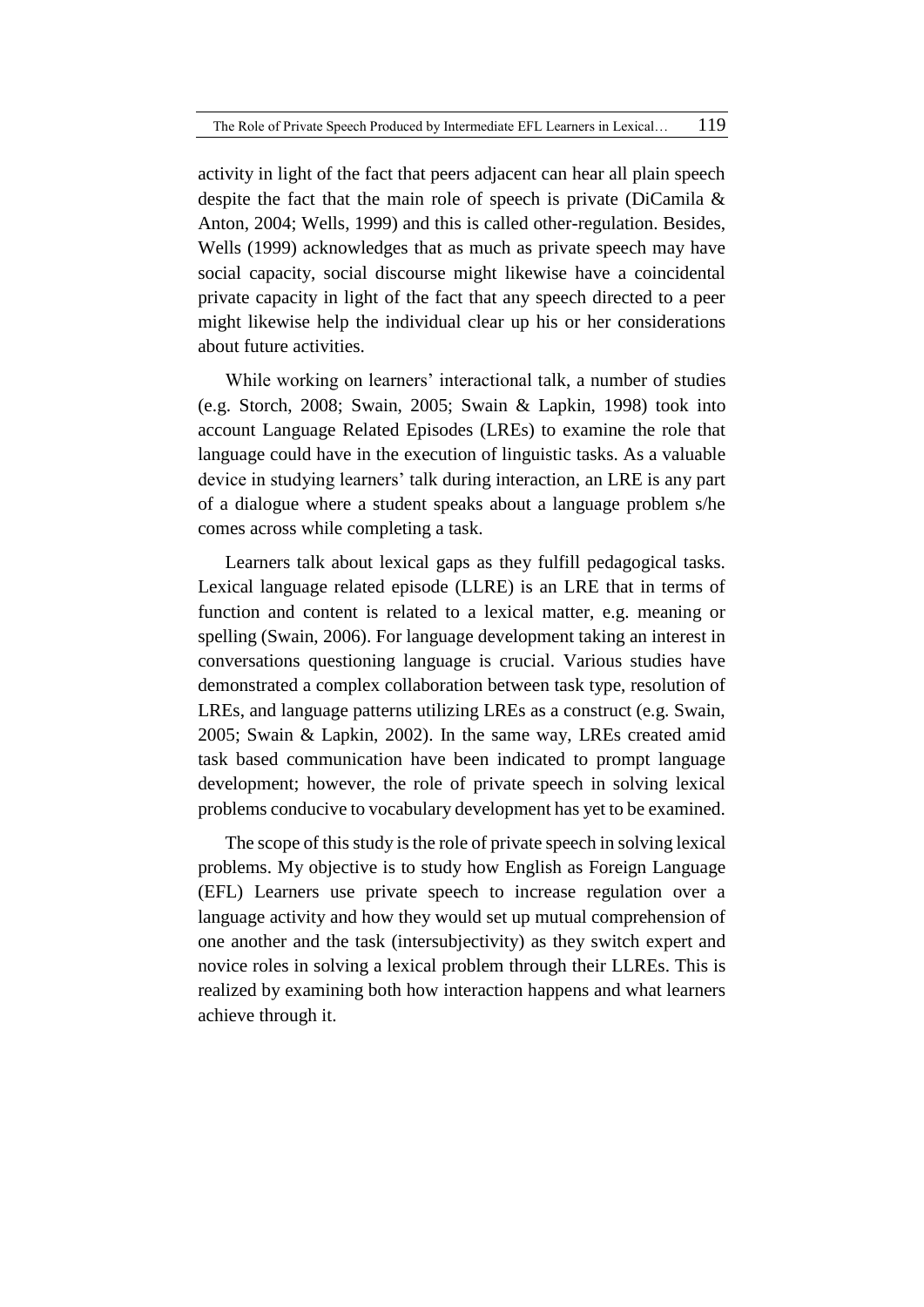#### 120 Journal of English Language Teaching and Learning. No. 21/ Spring & summer 2018

Swain claims that "using language to reflect on language produced by others or the self, mediates second language learning" (Swain, 2005, p. 478). Not much is known about adult language learners' use of private speech in lexical related interactions. Like child private speech studies, prior L2 studies on private speech concentrated on private speech use in individual problem solving exercises (Centeno-Cortez & Jimenez, 2004; Frawley & Lantolf, 1985; McCafferty, 1992). In spite of the fact that studies report private speech use by peers in cooperative discourse (Anton & DiCamilla, 1999; Brooks & Donato, 1994; Donato, 1994), only a couple of researchers have examined the utilization of private speech by grown-up language learners in interaction (Buckwalter, 2001; DiCamilla & Anton, 2004; Villamil & De Guerrero, 1996). Consequently, not much is known about language learners' private speech use in collaboration with peers produced in their LREs. In this way, this study examines the engagement of adult EFL learners in cooperative dialog with one another through LLREs.

Numerous studies have concentrated on the advancement of grammatical ideas in LREs (e.g. pronominal verbs in Lapkin et al., 2002; voice in Swain & Lapkin, 2002). Also the occurrence of both syntactic structure and lexis have been examined (Swain & Lapkin, 1998). Nevertheless, no study has been done exclusively on the impacts of private speech on lexical problem solving. From the sociocultural point of view, the investigation of private speech is important in seeing how the mind works (DiCamilla & Anton, 2004). Yet, not much is known about the form and content of private speech as researchers just report on the existence of private speech that develops in studies on collaborative dialog. A systematic, focused investigation of language learners' private speech by EFL learners in lexical related tasks is missing in the literature.

When learners cooperate, their shared and individual implementation as a dyad can be considered by private speech. Private speech may surface as learners try to guide themselves during the task, an aspect of self-regulation. As the collaboration continues, cognitive knowledge progresses, and the Zone of Proximal Development (ZPD) process is perceived, which leads to growth. In the same way, this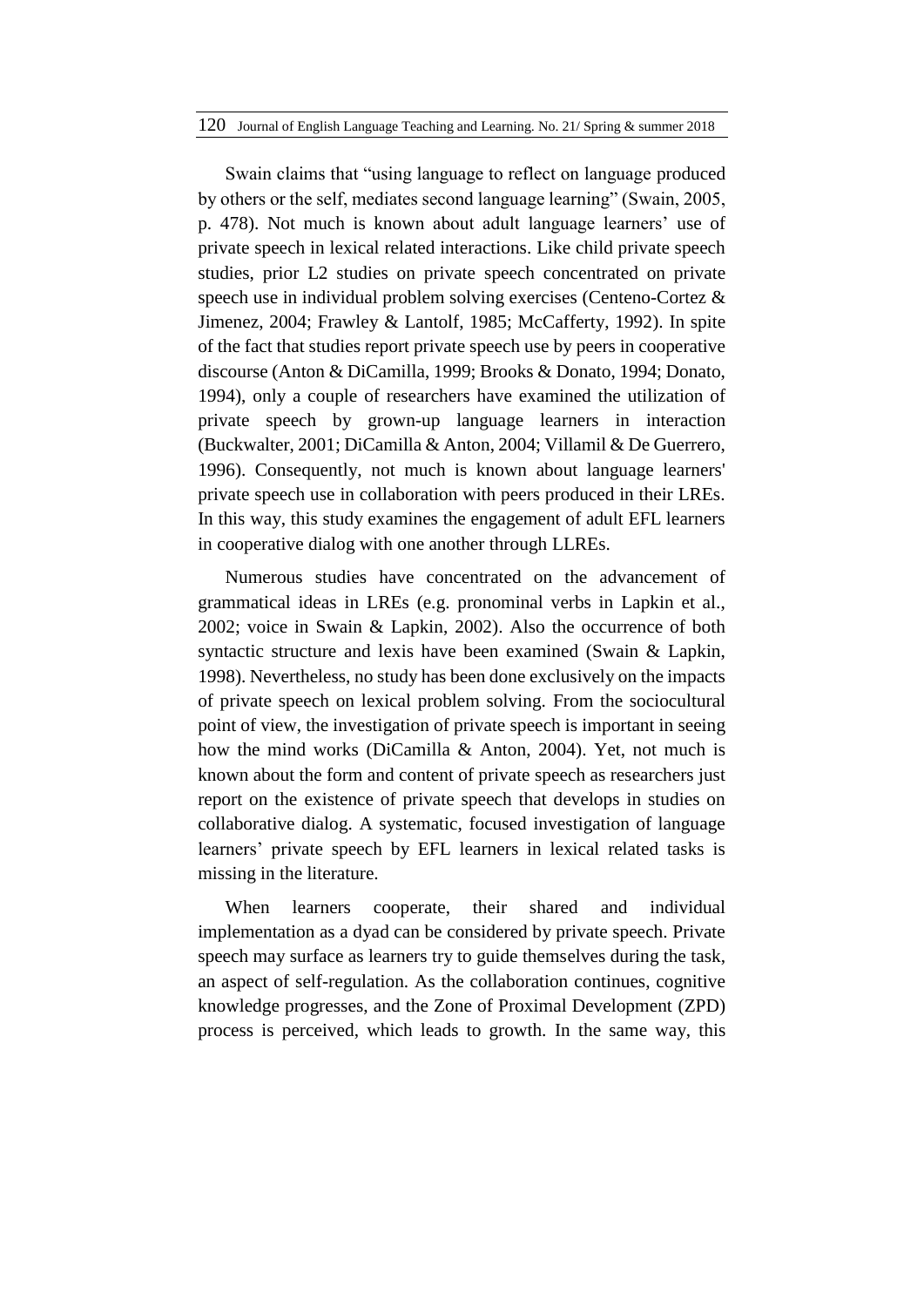research provides a holistic approach to the analysis of private speech by reflecting on both learners and their social exchanges, and whatever they achieve through such exchanges regarding attaining more cognitive abilities. Based on the above remarks, the study tries to answer the following question:

What is the role of private speech produced by intermediate Iranian EFL learners when engaged in lexical language related interactions?

### **Methodology**

## **Research design**

This study uses a qualitative perspective in its design. This qualitative approach makes it possible to consider the development of participant utterances in interaction in every moment (Firth, 2009). The detailed investigation of the interaction seems crucial for the interpretation of the results of the specific context of this study. Qualitative analysis is appropriate for the research questions because it lets the researcher obtain comprehensive information about the language development perceived in individuals or small groups (Aljaafreh & Lantolf, 1994).

### **Participants**

Participants in this study are intermediate English as foreign language learners in a language school in Iran. In qualitative research purposeful sampling is recognized as the most common technique for selection of participants (Ellis & Barkhuizen, 2005). In this study one intermediate class (12 female) was selected from a series of classes in a language school. Participants comprised a homogeneous and typical sample of intermediate learners. They ranged in age from 23 to 32 and had at least three years of experience in studying English.

## **Instrument**

The dictogloss was used as the instrument of data collection. This type of task has extensive and effective use and implementation in other sociocultural studies in SLA (Foster & Ohta, 2005) and also this task has received obvious confirmation from specialists in the field as it promotes much collaborative talk and LLRE (Swain, 2006). The teacher reads out a short story twice to the learners. The text is first read by the teacher while the students listen. The second time the text is read,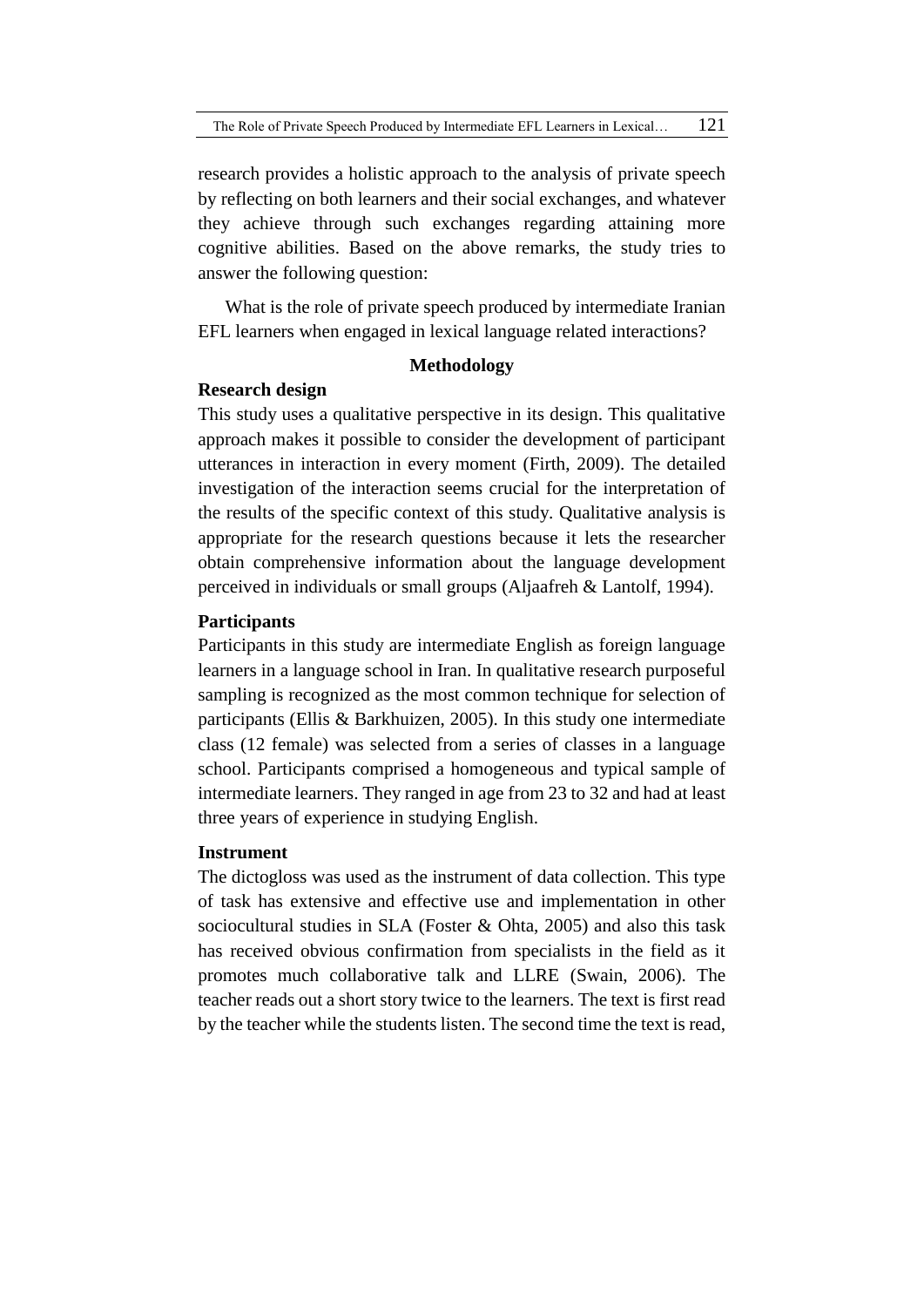learners take notes of key words and ideas that they will use to reconstruct the text. The text reconstruction process is done in dyads, an arrangement that is conducive to much collaborative talk.

During this dictogloss activity, learners are required to play a game. Each student is given two cards and in each card a certain word is written in a sentence with its definition. These words were used in the stories read by the teacher so each group had to discuss four vocabulary items. Learners should describe a certain word or concept written on the card during the reconstruction of the story. In each episode, one player starts explaining the word on the card to her partner who also cooperates actively to understand the word. The episode ends when the partners stop discussing the word on the card. It is noteworthy to point out the chosen vocabularies for this game were previously taught in the last term class with the same students, and were correctly answered by them when included in the last term exam.

### **Data collection procedure**

Data collection was carried out at the end of each class time for 30 minutes. We had 6 groups (each containing 2 members). Participants interchangeably formed groups. We had 10 sessions of data collection. These sessions were audio recorded completely (while learners were involved in the dictogloss) with the permission of participants. In each gathering a story was read twice at a normal pace by the teacher. When the teacher was done reading the stories the participants had to start reconstructing the story in the written form. During the procedure every student was given two cards. Each card contained a certain vocabulary which was written in a sentence with its definition. One student had to explain the vocabulary she saw on the card and her peer had to interact to guess the word. So in every dictogloss task, each group had to discuss four vocabulary items while they were involved in the reconstruction of the story and they also had to use these words in their reconstruction (These words were included in the stories). Our analysis only concerns learners' discussion of the 4 vocabulary items given on the cards; that is only interactions in which learners discuss the 4 vocabulary items were transcribed to analyze the LLREs produced during the dictogloss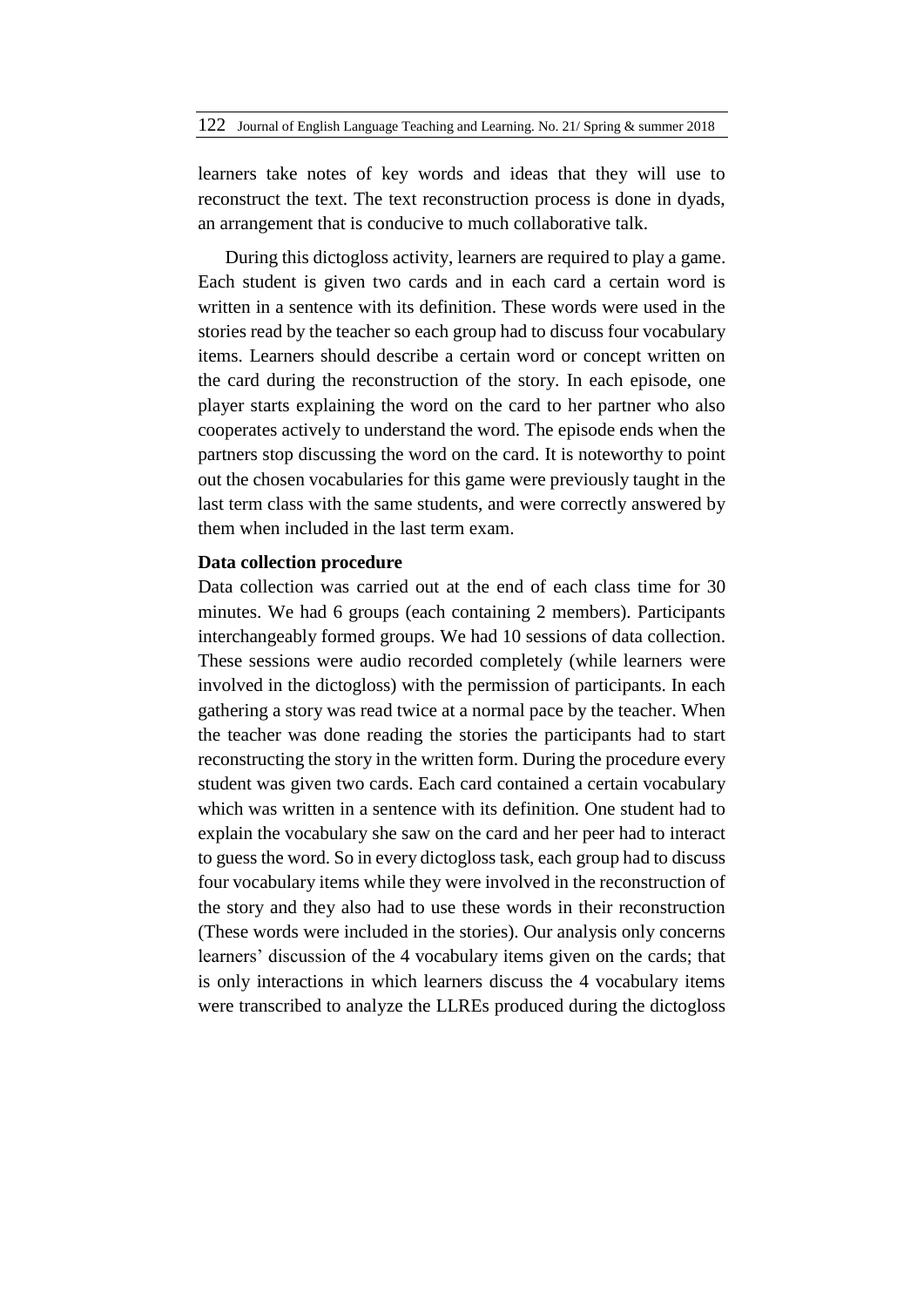The Role of Private Speech Produced by Intermediate EFL Learners in Lexical... 123

task. At the end of the task, each group was required to deliver their reconstructed text.

## **Data coding**

The research question addresses the role of private speech produced by learners in their LLREs. To answer this question, the nature of private speech in terms of form and content appearing in the LLREs of the learners was considered. The coding categories for private speech were initiated with the literature on adult private speech and also from The Private Speech Coding Manual by Winsler, Fernyhough, McClaren, and Way (2005). Nonetheless, coding was not limited to previous research since private speech is context-specific and should be explained as it comes about in the data. The coding conventions will be illustrated fully below.

*Coding for private speech form*. The form of private speech involves silent speech/whispering and loud speech without social speech features (Ohta, 2000).

*Silent speech/whispers.* Utterances that were generated in a tone of voice lower than the social speech loudness and were directed to the self were marked as silent private speech (Brooks, Donato & McGlone, 1997; DiCamilla & Anton, 2004; Lantolf 2009; Lantolf & Yanez, 2003).

*Loud forms.* Such utterances were created in a social tone of voice as if the speaker is speaking to someone in the audience but they were addressed to the self (DiCamilla & Anton, 2004; Platt & Brooks, 1994).

*Coding for contents and functions of private speech*. Based on the literature review, contents of private speech were recognized. Those were: (1) self-directed questions; (2) affective utterances; (3) repetitions; (4) comments that indicate a hypothetical stance; (5) labels; (6) pause fillers; (7) metalanguage; and (8) Comments on self.

*Self-directed questions.* The utterances were coded as self-directed questions if the student raised a question not answered by others or once the learner responded to her own question instantly after asking it (Buckwalter, 2001; DiCamilla & Anton, 2004).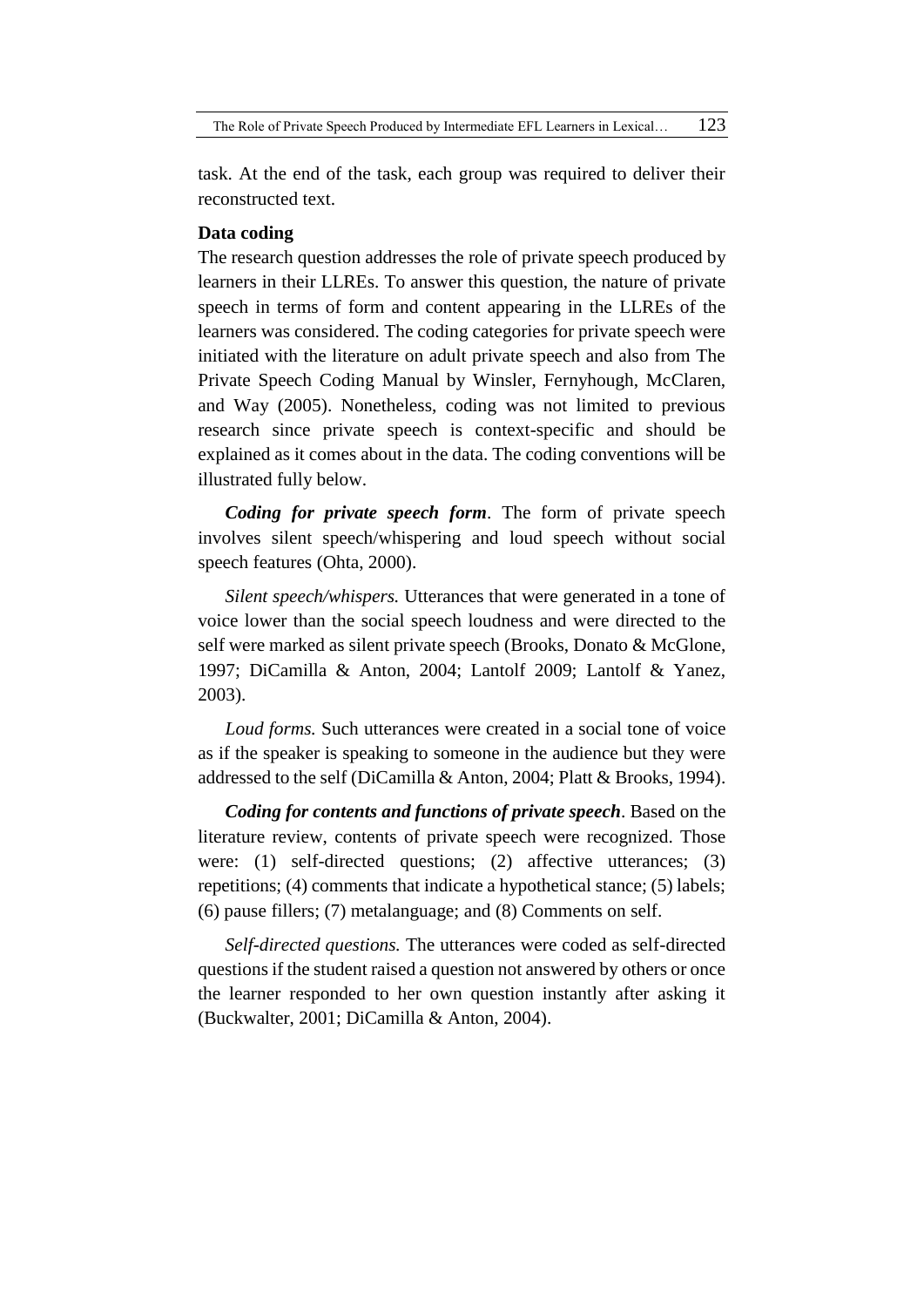*Affective markers.* Statements showing the affective stance of the speakers were coded as affective markers. These statements could be sighs, laughter, or any type of speech that had a motivational intention, or that implied relief, exhaustion, and discovery of an idea or solution (Centeno-Cortes & Jimenez, 2004; DiCamilla & Anton, 2004).

*Repetitions.* Private speech statements that were repetitive and learners by using them could concentrate on the task (Centeno-Cortes & Jimenez, 2004; DiCamilla & Anton, 2004), do lexical searches (Anton & DiCamilla, 2004), and self-repair their incorrect utterances (Buckwalter, 2001) were indicated as repetitions.

*Comments that indicate a hypothetical stance.* These comments usually involved words such as think, guess, suppose, believe, probably, can, could, will, should and would. Past research indicates that students hypothesize solutions and achieve individual or joint regulation towards a task by using these statements (Lantolf, 2009).

*Labeling and counting.* Prior investigations show that labeling, naming, and counting facilitate learners in getting control over a task (Brooks, Donato, McGlone, 1997; Centeno-Cortes & Jimenez, 2004; Platt & Brooks, 1994).

*Pause fillers.* Statements such as *um, ah, eh, er, mmm*, *hmm*, *and word extensions*, etc were indicated as pause fillers. Earlier researchers contended that pause fillers in learner utterances show the thought process (Centeno-Cortes & Jimenez, 2004).

*Metalanguage.* Learners' statements were regarded as metalanguage when learners' utterances were utilized to discuss language, and while the students commented on their own speech. Past research proposes that students utilize metalanguage to help their participation in the task and to obtain control over communication with peers (Brooks & Donato, 1994).

*Comments on self.* This type of private speech can be on task, knowledge, or performance. DiCamilla and Anton (2004) point out that these comments help learners create a joint understanding of each other's worlds, modify task strategies, and find alternative solutions.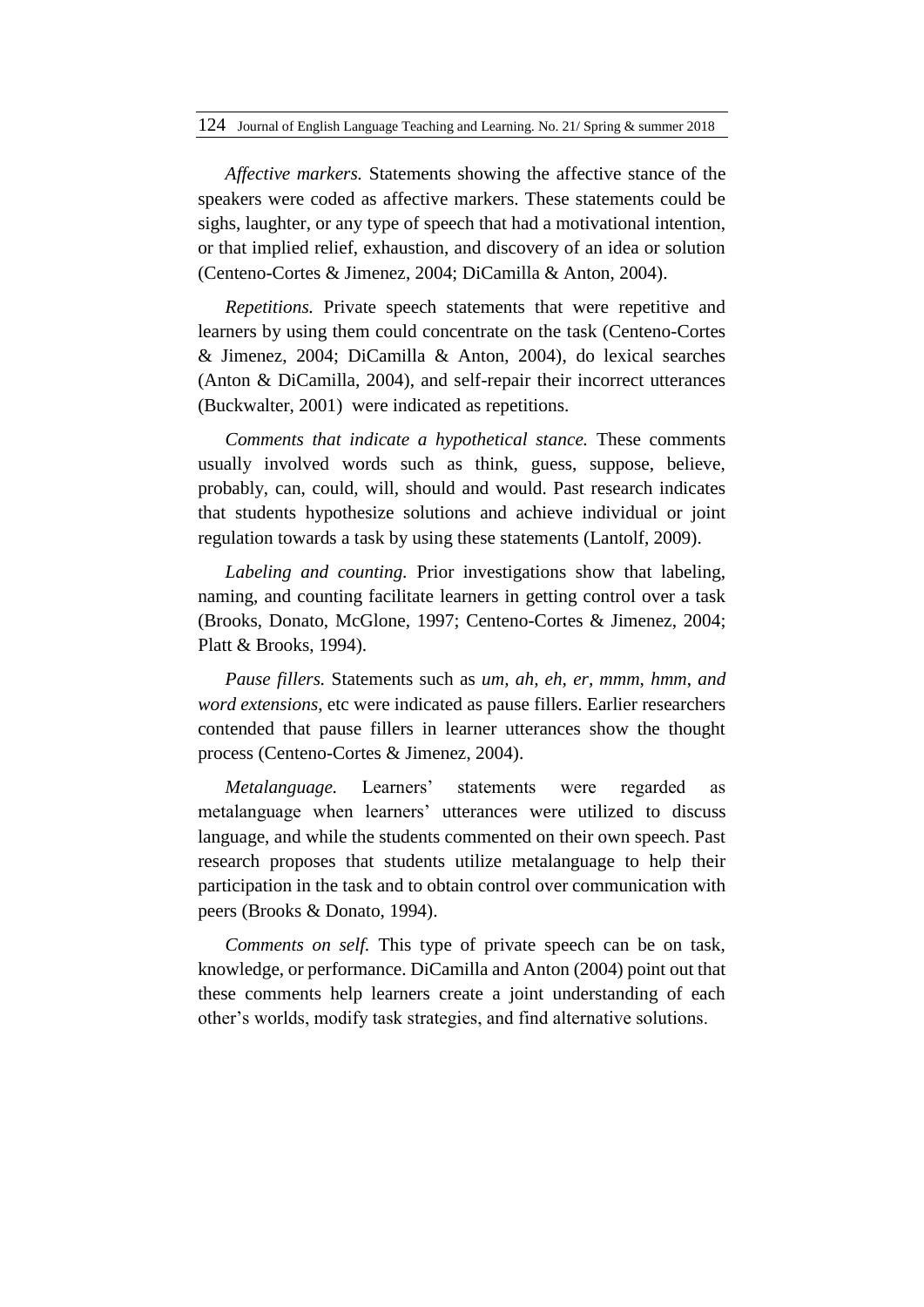#### **Findings of the study**

The research question tries to realize the nature and role of private speech the learners employ in their LLREs. Consequently, form, content, and function of private speech are examined.

## **Findings for forms of private speech**

All in all we had 194 LLREs for analysis. Private speech was present in 93 of these episodes. 69 of these private speech utterances were in the loud form and 34 utterances were in the silent form. The loud form of private speech is often used to externalize the planning procedure of a task (*This is difficult but I have to explain it*), it is generated for revision of the task (*this is not going to work*), for giving motivation (*that was a good one*) and learners also express their private speech in the loud form to provide strategic assistance at the planning stage of the activity (*eeeeh mmmm this is an easy word but I should find a way to describe it... eeeeeh... Right*…)

Silent private speech occurs when participants have discoveries about some part of their own task, performance, or knowledge (*this can't be true)*. The data suggests that silent private speech can also have dual social and private purposes since silent private speech can also be grasped by the interlocutor.

### **Findings for contents and functions of private speech**

Classifications of content for private speech in this study are selfdirected questions, repetitions, affective utterances, pause fillers, utterances indicating hypothetical stance, labels, metalanguage, and Comments on self.

*Affective markers.* In this study, Affective markers demonstrate discovery, relief, dissatisfaction, and mostly they are signs of an individual's consideration of a mistake or a disappointment when confronted with a challenging circumstance. Participants make use of affective markers to ease tension and to create coordination concerning the LLREs. The frequent affective markers are expressions like *"cool",*"*oh*", "*aww/oww*", "*oh my god*", "*sheesh*", "*oh girl*", "*yeah*" and "*wow*", and laughs and Sighs.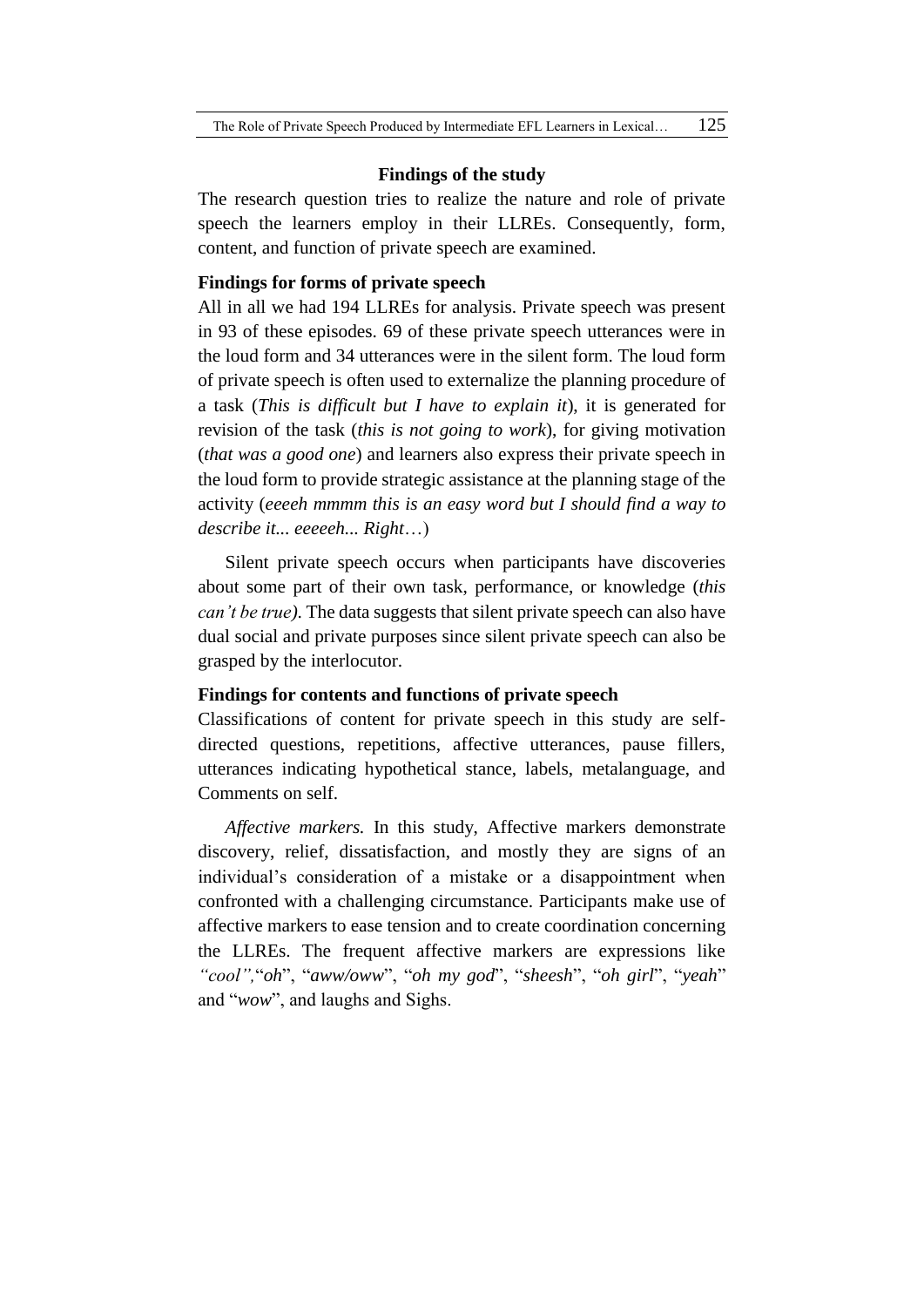*Hypothetical stance.* Learners use hypothetical and conditional clauses so as to give other solutions to a problem and to form mutual regulation towards a task. These statements are one of the most notable private speech content types that help students share orientation towards the task. Hypothetical stance statements frequently appear when learners are commenting on performance. This facilitates the students to assess their statements and have mutual orientations in a collaborative task (*I could have said it in another way*). Learners can express their thought progression and intentions for employing a different strategy (*I don't think I can be successful this way, I have to take a different approach.*).

*Labeling/Counting.* The learners regularly use labeling and counting so as to handle the task by giving it some kind of structure. Similar to the earlier contents, labeling has social and private features. Labeling regulates the self and partners to the task. Through using labeling and counting learners avoid confusion and frustration. In the next example, the learner labels and counts components of the lexical activity with the intention of aiding her and her peer split the task into controllable chunks. This makes it possible to work on distinct divisions of the task separately (*The word I am trying to explain consists of two nouns. I start with the second noun*).

In the next excerpt, B uses private speech in the form of counting in order to concentrate on one part of the task at a time and to do away with probable frustration and uncertainty and this helps them continue the task. (A: This word is a compound word and has a noun and an adjective. The first word is a group of people with commonalities. B: *The first word a noun.*)

*Repetitions.* Similar to the previous research, repetitions are exercised mostly for lexical searches, self-repairs, and repetitions of vocabulary forms confronted recently in the study. In the upcoming excerpt, Students employ repetitions to remember lexical information (A: Something unexpected happens and you are in a hurry. B: *Hurry, hurry*). Repetitions are also used to manage thoughts and gain regulation during a task turn (A: Imagine that you don't know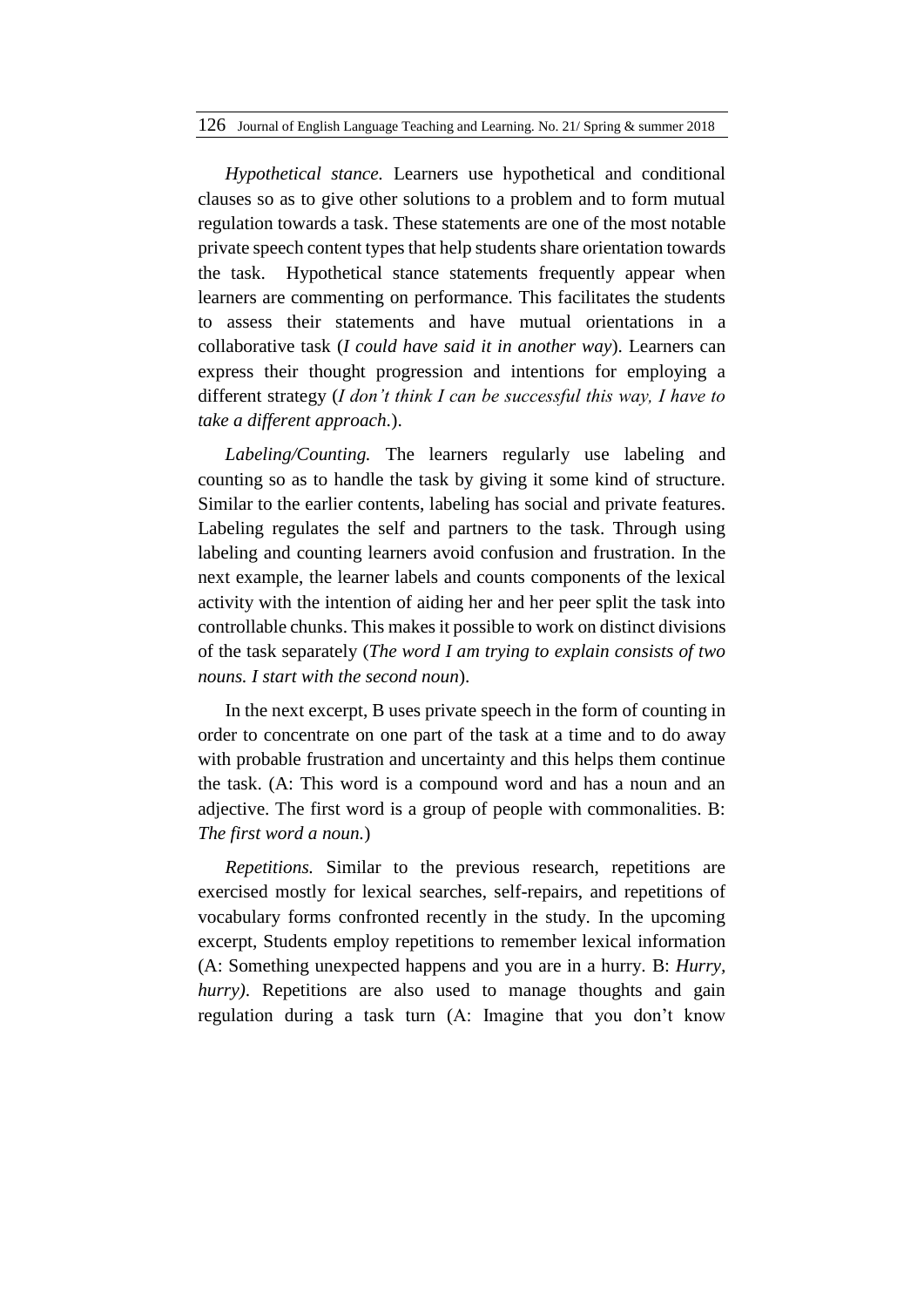something but you don't want anybody know that. B: *no one understands, no one understands*, you mean hiding something?)*.*  Another use of repetitions is to indicate the complexity of the task (e.g. *this word, this word, this word*).

*Pause fillers.* The pause fillers are "*umm*", "*hmm*", "*ahh*", "*eeh*", etc. followed by a short pause. Students use these pause fillers to indicate the continuing thought process and sometimes to manage the thought process. Several learners utilize melodic voice when they see their words prior to the task. This gives hints of the thought progression to their peers and aids them manage and arrange their thoughts with the musical beats (*bum bum bum bum*).

*Metalanguage.* Learners make use of metalanguage to recall a vocabulary and to orient one another to the language activity. Since all episodes are about vocabulary in order not to confuse the results, an utterance is recognized as metalanguage only if it is about grammatical features of the language (i.e. "*it's in verb form*", "*adverb type of thing*", *"like superlative*", "*present tense*", "*add ed*").

*Self-directed questions.* These are questions directed to the self and are mostly followed by an answer from the same student and sometimes they are not given any answer from the students present. Some of the questions are "*How should I start?"* By asking this question, students orient themselves to the activity and also adjust to the novice and expert roles determined by who should start explaining the word. Self-directed questions are also used for learners to orient themselves to the task in the following excerpt. (A: These groups are active in the oceans and sometimes they are in the news. They have a special ship and an infamous flag. B: *What kind of ship?* … Are they armed groups?)

*Comments on self.* Through these private speech utterances learners comment on task, performance, and knowledge. The statements on the task reduce the pressure from the participants (*easy*). These utterances also show learners' problems to assist the peer to be self-regulated (*My mistake, hard to describe*). Remarks on performance point to students' processes of thought and changes of strategies. Speeches on knowledge give important information about the background knowledge of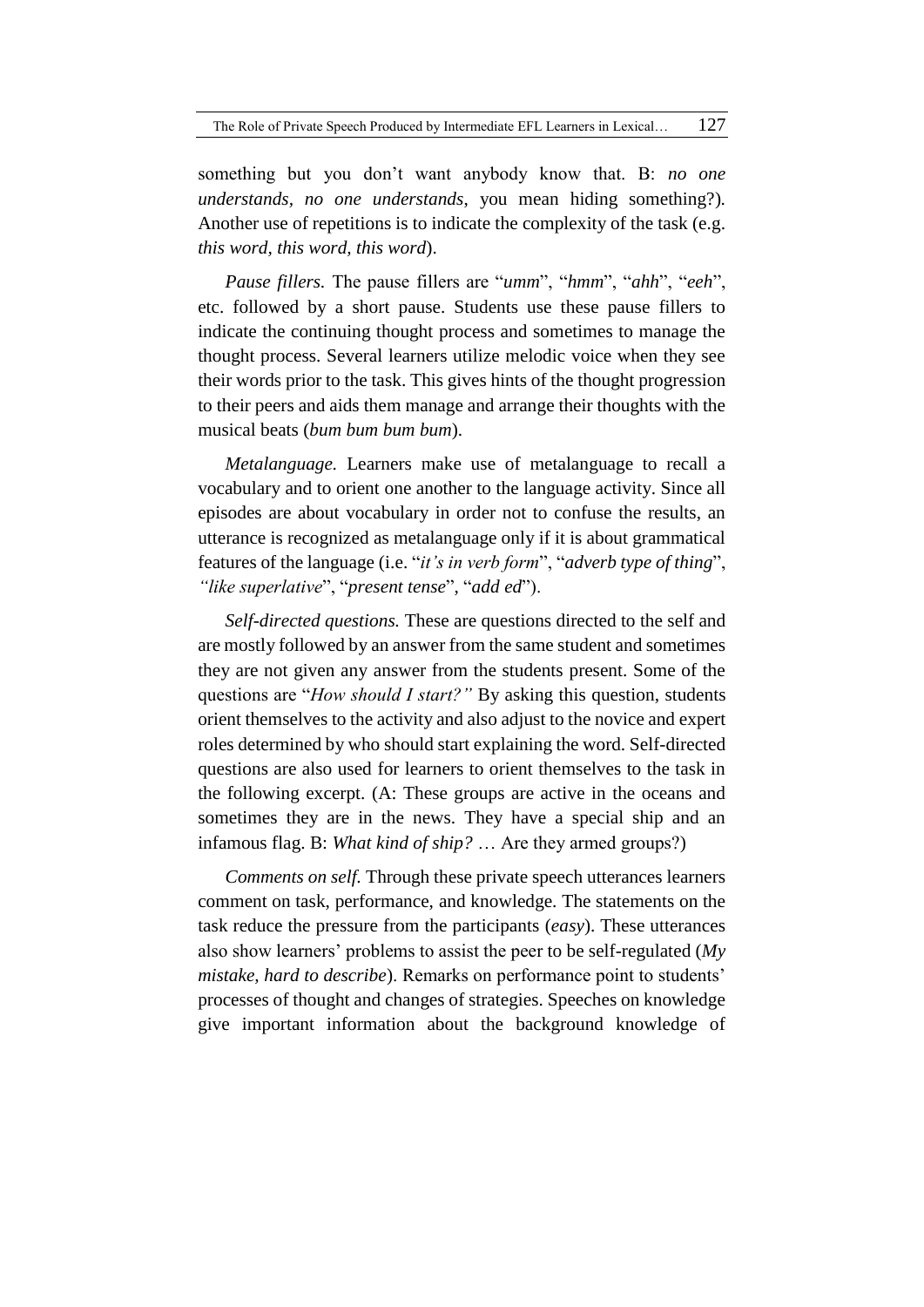128 Journal of English Language Teaching and Learning. No. 21/ Spring & summer 2018

learners (*I didn't know that*) so that they can create shared understanding of the task and support each other.

### **Discussion of the findings**

Participants achieved self-regulation by making use of private speech in their interactions for mediation of knowledge, scaffolding, regulation, and assistance. Participants form comprehension and meaning as they worked within their ZPDs by using private speech. Private speech is used for planning, monitoring, and guiding interaction. Learners use private speech to gain control of the LLREs and become self-regulated as they move beyond the level of trusting peers for regulation to control the activity and make meaning in the episodes. In the following the role of private speech used by learners in the LLREs will be discussed.

# **Forms of private speech**

Our analyses indicate that loud and silent forms have social and private roles. Students use silent and loud private speech extensively in this study. Both silent and loud forms had the function of self and other regulation. Loud forms are utilized to regulate self and other, encourage self and other, make the cognitive process accessible to one another, and help the process of finding solutions to the problems. Consequently, loud forms of private speech support learners to create shared understanding. Silent forms can also have both private and social roles. Silent private speech emerges when participants face new vocabulary forms or when they come to findings about their own task, performance, or knowledge or when learners are seeking to examine their lexicon so as to remember a lexical item. Silent private speeches also occur frequently in the abbreviated form which indicate a higher degree of private functions for private speech. These results are in line with the earlier literature. DiCamilla and Anton (1999; 2004) similarly observed that private speech has social functions. Anton and DiCamilla (2004) account that although private speech has social functions, its status as private speech is not contradicted because it is used by the participants to attain control over a language activity.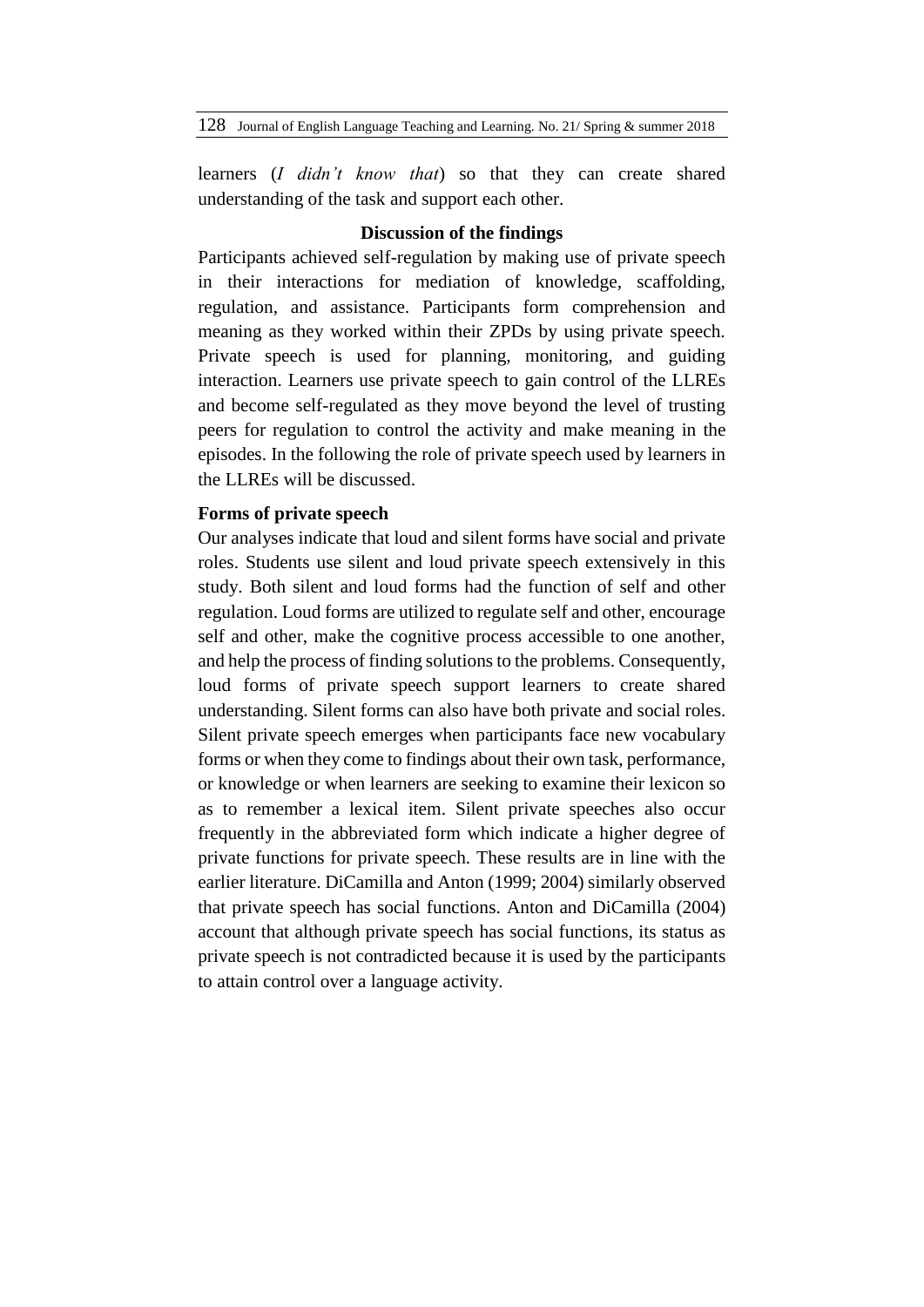#### **Contents and functions of private speech**

*Affective markers.* In line with the literature (Centeno-Cortes & Jimenez, 2004; DiCamilla & Anton, 2004) learners here employ affective markers regularly to manage disappointment and anxiety. These markers are key in bringing about joint scaffolding and assistance in discussing a linguistic item (Donato, 1994). The results of this study indicate that successful scaffolding requires giving reactions to peer's emotional and motivational needs and having dynamic participation in the course of cognitive development. Participants of this study play a part in cooperative task by soliciting and offering assistance through obtaining appropriate and well-timed affective marker private speech. Learners intentionally try to estimate self and other's knowledge and performance. Parallel to Brooks, Donato, and McGlone (1997) by using private speech in the content of affective markers students keep being active in the language activity and raise their awareness of the gap concerning what they and others know.

*Hypothetical stance*. Like past investigations, learners in this study use verbs, adverbs, and modal verbs that show a hypothetical stance such as think, can, could, will, would, etc (Anton & DiCamilla, 1999; Centeno-Cortes & Jimenez, 2004). In this research, learners' practices of hypothetical stance statements have the function of revealing private thought procedures about self-knowledge and performance.

*Labeling/Counting.* The findings of this study corroborate earlier findings (Brooks, Donato, McGlone, 1997; Centeno-Cortes & Jimenez, 2004) that labeling and counting has the function of getting control in a language task. Similarly, in this study, learners make use of labeling and counting to separate the language activity into controllable parts and to draw the attention of the peer to specific parts of the word (in case of compound words) to find the word discussed. Mostly, participants use labeling and counting when they think that the word they are trying to explain is difficult to guess or peers do not have awareness about this and it verifies earlier findings (Platt & Brooks, 1994) as this type of private speech is linked to object regulation in collaborative language activities.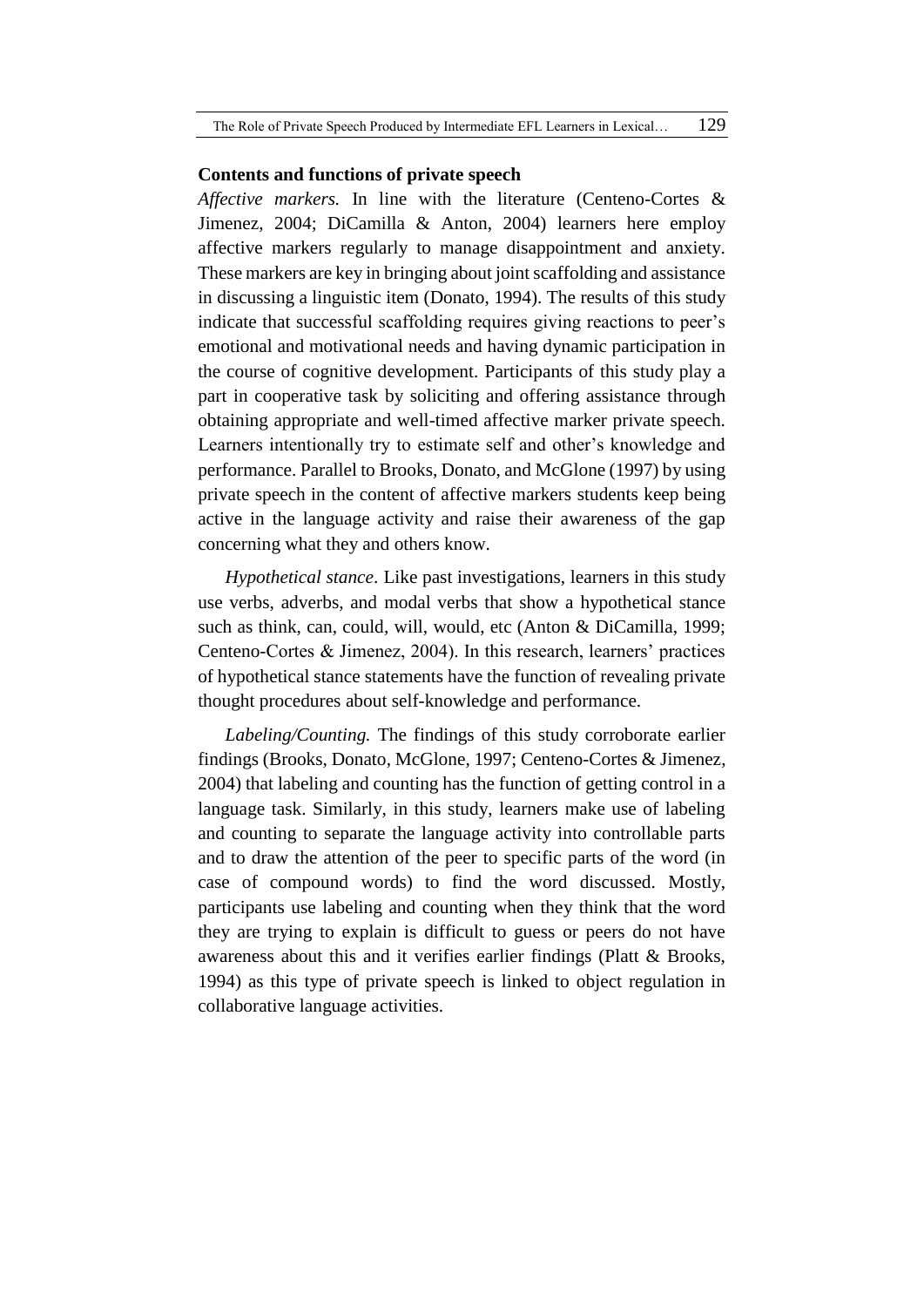*Repetitions.* Our data reveals that learners use repetitions to reclaim information from memory, perceive new information, create a shared orientation of the task, reiterate unfamiliar vocabulary, search vocabulary in their minds, and repair oneself. The earlier literature has reported that repetitions are applied to assist students concentrate on the task (Centeno-Cortes & Jimenez, 2004; DiCamilla & Anton, 2004), to support lexical search (Anton & DiCamilla, 2004), and to self-repair faulty statements (Buckwalter, 2001). Anton and DiCamilla (2004) also put forward that repetitions of others help scaffolding. In the same way, learners' repetitions of peers' statements instigate scaffolding from peers, which contributes to self and other regulation.

*Pause fillers.* Similar to the past studies (Centeno-Cortes & Jimenez, 2004), pause fillers are utilized to direct attention on a specific part of the task or to limit interruption. In this study humming as a pause filler is used to decrease distraction and to show the continuing cognitive processes. In the literature, humming is used by language learners as a mental tool (Winsler, De Leon, Wallace, Carlton, & Quayle, 2003). Humming in this study is a sign that planning and thinking is in progress. Another idea mentioned in the previous research for pause fillers (especially melodic voice) is the idea of fun that is participants are enjoying their conversation (Centeno-Cortes & Jimenez, 2004) which is confirmed by our findings.

*Metalanguage*. Previous studies verify that private speech in the content of metalanguage in the second language acquisition has an important role during joint language tasks and it is exercised by learners to rectify themselves and others, discuss their language use, facilitate students resolve linguistic difficulties, and boost metalinguistic awareness (Storch, 2008; Swain & Lapkin, 1995; 1998). The findings of the study confirm the earlier findings that L2 learners make use of metalanguage private speech to think upon their own language behavior and in order to administer and manage the task so as to proceed the interaction.

*Self-directed questions.* In line with this study, past research reveals that self-directed questions are used for task description, lexical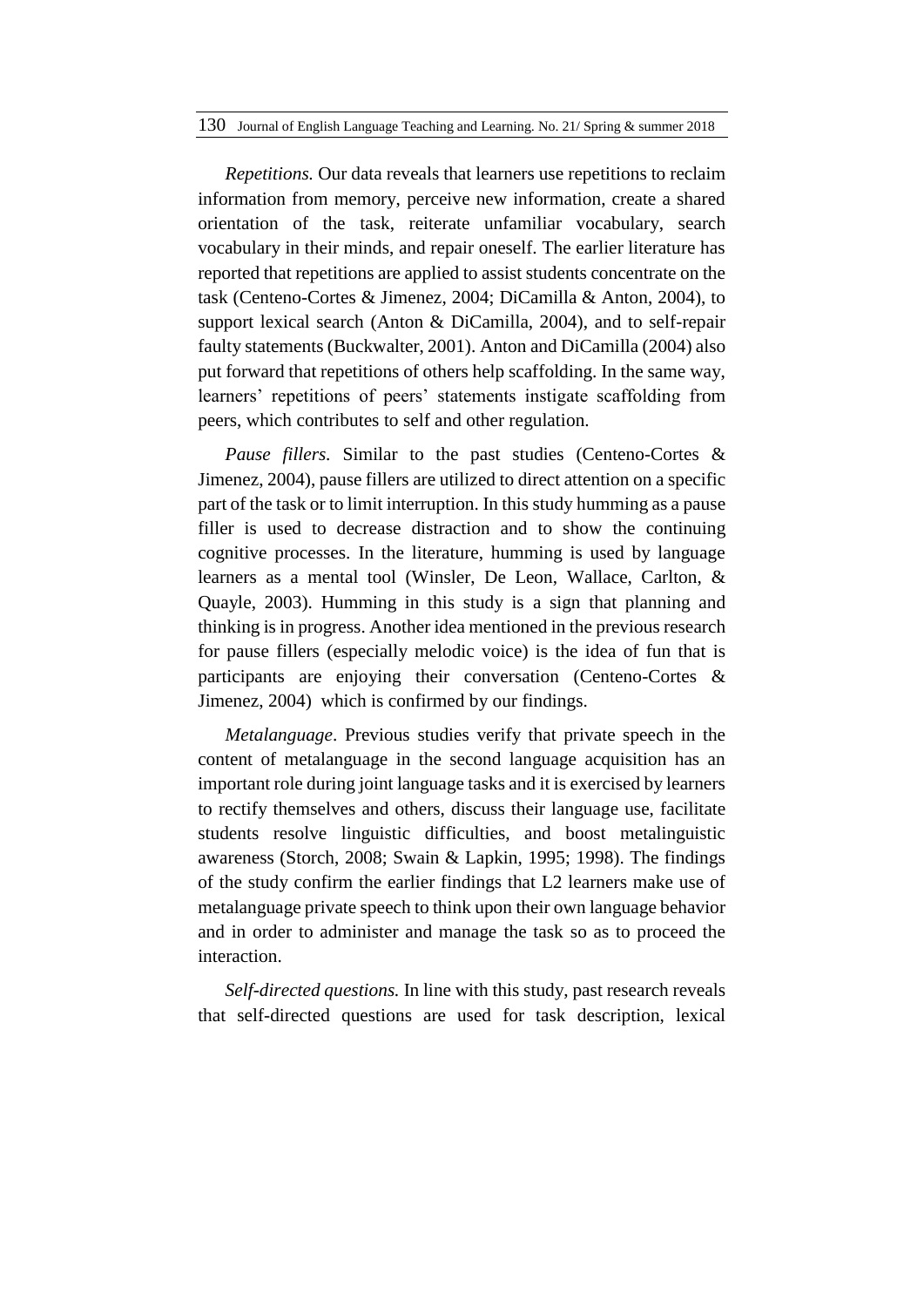searches, self and other regulation, and task orientation. (DiCamilla & Anton, 2004; Frawley & Lantolf, 1985; Platt & Brooks, 1994). One function not mentioned in the previous literature that is found in this study for these questions is using questions such as "*whose turn is it? Me*" to control different task parts such as taking cards and this is much because of the task of this study.

*Comments on self.* In this study, learners through self-comments alleviate the stress of being unsuccessful (*It's difficult to explain)*, show helplessness to deliver adequate scaffolding (*my fault*), construct shared understanding so as to communicate effectively (*I know this*), motivate self and peer (*good one*), and create joint cognition (*I made it*). These private speech utterances are identified as participants' remarks on their own thinking. These utterances help peers assist their own participation in the task and revise their past performances (*My fault)*, prepare them for a hypothetical future performance (*There is no way I would know*), relieve exhaustion from failing (*It is difficult to explain*), and build shared histories and knowledge of the self (*I didn't know that*). The utterances may also indicate participants' inability to provide sufficient scaffolding to their peers (*I'm getting worse*). In this study, private speech about task, knowledge, and performance is important in the learners' involvement and contribution to the collaborative activity. Learners by disclosing their cognitive processes help peers observe the weaknesses in their linguistic capacity.

### **Conclusions and Pedagogical Implications**

Traditional methods of language acquisition cannot measure cognitive subtleties in the process of language acquisition since they only focus on the product and neglect the internal dynamics of the process and focus on concrete results. This investigation has considered how cooperative discourse functions in the processes of explaining and remembering vocabulary by analyzing the private speech produced by EFL learners. It can be indicated that utterances in cooperative interaction can have social and private purposes. The statements prior to, within, and after a language activity need to be investigated by teachers and researchers. Through these speeches, learners construct social connections, plan for upcoming actions, and revise important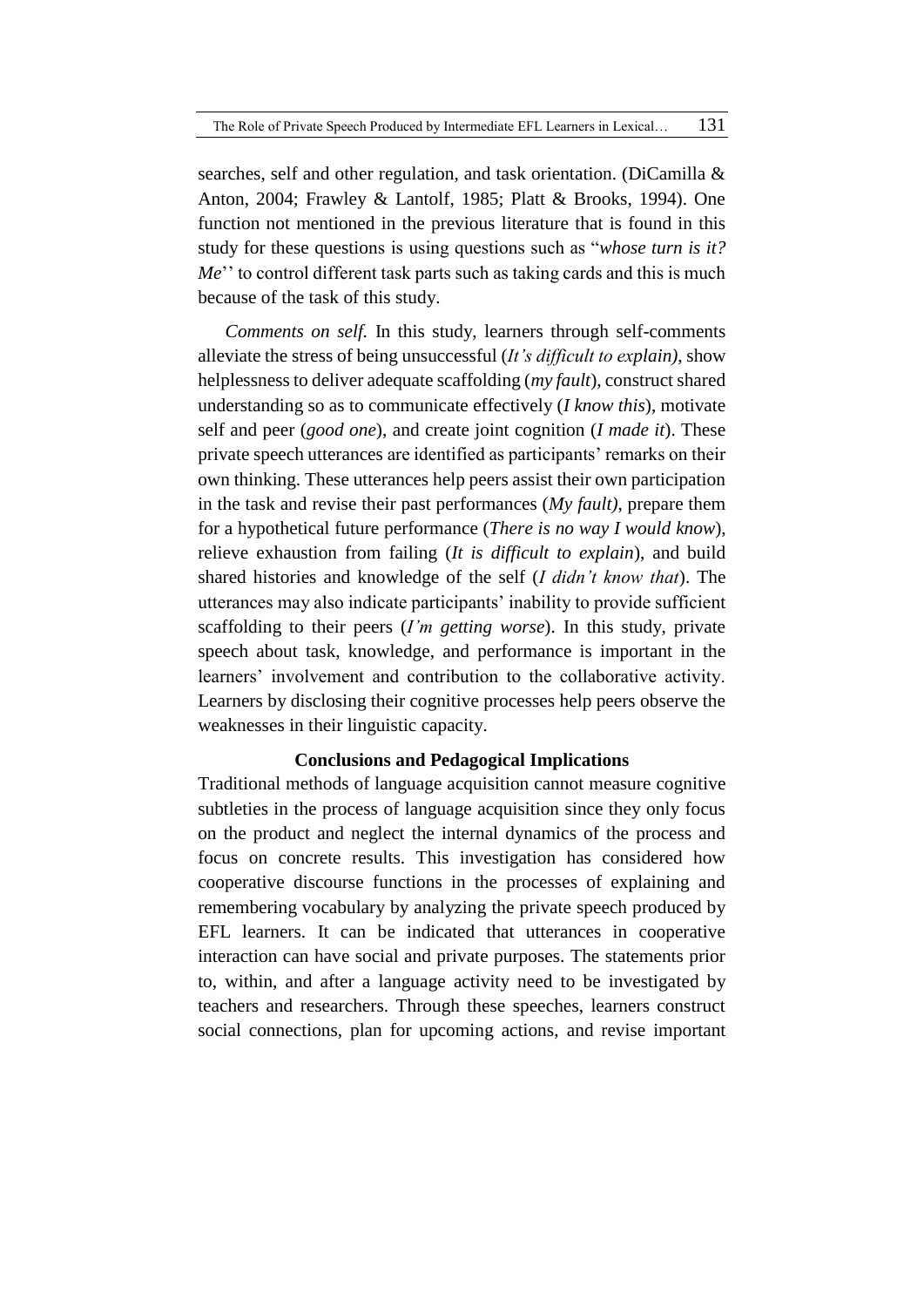information. In these phases participants illuminate their thought developments through private speech that is used for regulation purposes. Learners should be encouraged to describe their thinking process in the form of private and social speech prior to, within, and after a language activity so as to regulate both self and others.

Our findings show that a major function of private speech is helping learners reach intersubjectivity. This intersubjectivity cannot be achieved instantaneously; rather it can be reached by steady attempt. These efforts resume during the course of having joint orientations from their shared understandings that they construct since the starting point of the relationships. Recounting interactions and associations produced by participants from their LLREs is a complicated issue of cognitive development. Likewise, investigation of the intersubjective state between participants is an intricate issue. Nonetheless, with extended surveillance, evidence can be realized that show learners become regulated. It can be stated that reaching the stages where scaffolding is shaped can be facilitated when learners have joint orientation of eachother. This can be achieved by keeping the peers in a group constant. Scaffolding requires that at least one learner gives assistance. For having successful assistance learners should have understanding of self and partner (e.g. when the partner is in need of assistance) and partners need to know about eachothers' styles.

The private speech statements have the function of creating joint perception of the language activity and one another. These statements make it possible for learners to get and deliver regulation in different stages of cognitive development. Learners express their understandings concerning themselves and peers in a classroom context in their efforts to form shared cognition assuming expert and novice roles. Comments on self also helps them have ideas about their language skills and knowledge which in turn helps them reach the intersubjective state.

As explained previously, this study ties to investigate the nature of private speech of L2 learners through qualitative designs and because of this, generalization of the results to other contexts should be practiced with caution. Because of the lack of exact definitions of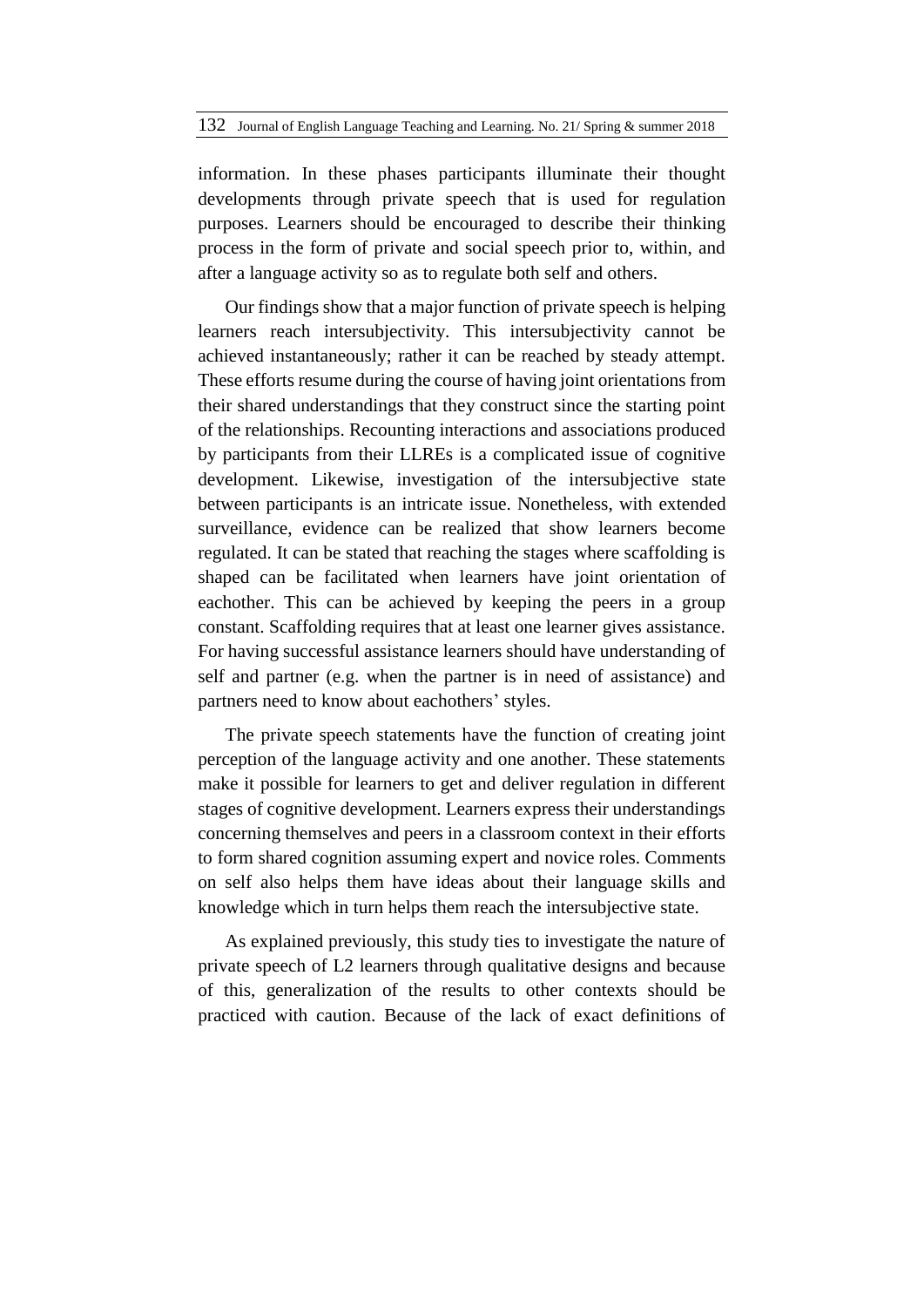private speech, categorization of ideas are mostly done based on the present research rather than depending on theoretical definitions in the literature. It should be mentioned that private speech codings and classifications in this study (constructed on the literature and current data) might not be complete. Our findings indicate that private speech has positive outcomes in the LLREs produced by EFL learners for the student uttering it and the interlocutor hearing it but its characteristics can be discussed only in its context. Future research can shed light on cooperative interactions and regulation in long lasting involvement of the same peers to analyze the impact of issues such as intimacy on the private speech use in lexical problem solving tasks.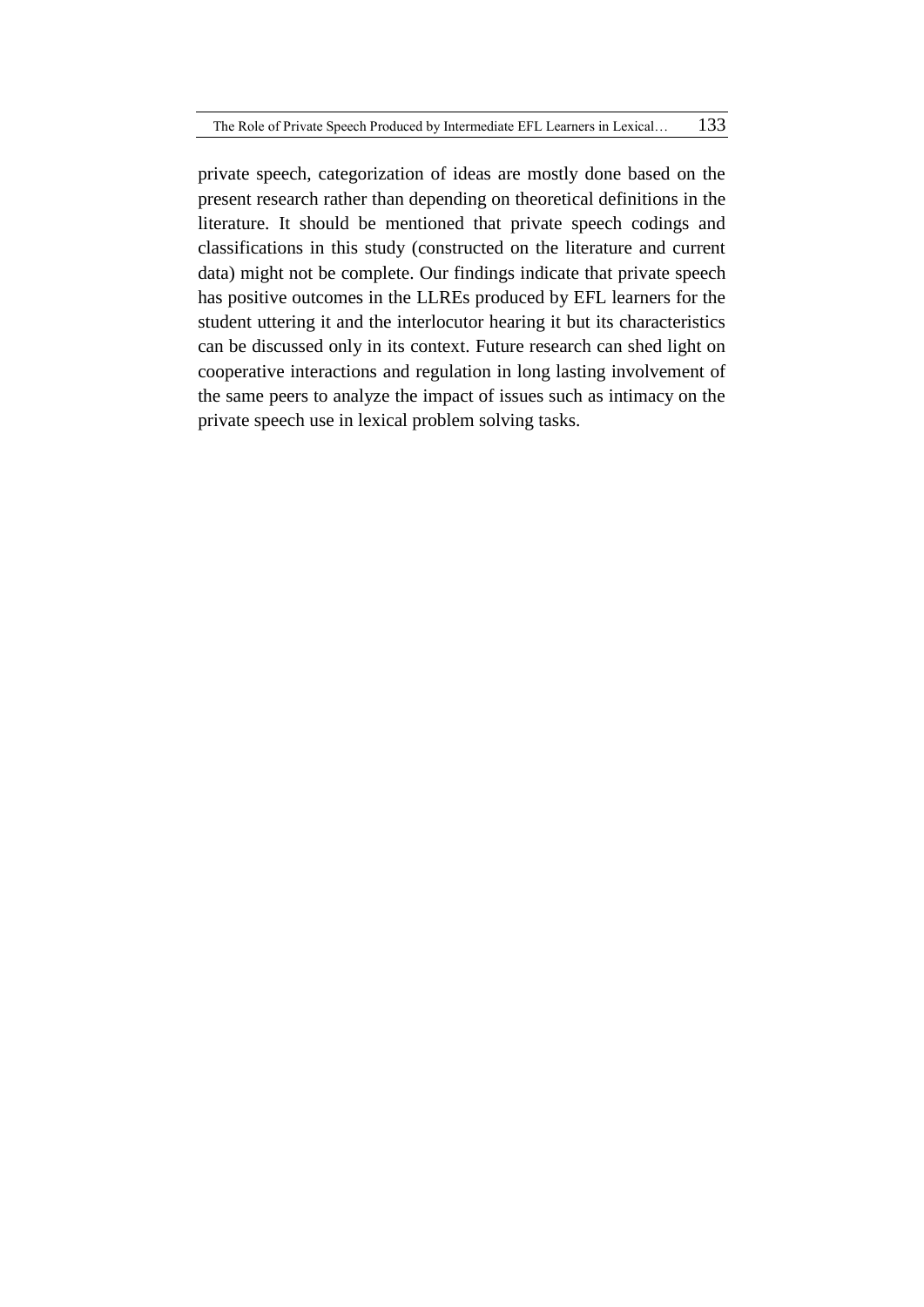#### **References**

- Aljaafreh, A., & Lantolf, J. (1994). Negative feedback as regulation and second language learning in the zone of proximal development. *The Modern Language Journal*, *78(4)*, 465–483.
- Anton, M., & DiCamilla, F. (1999). Socio-cognitive functions of L1 collaborative interaction in the L2 classroom. *Canadian Modern Language Review, 54(3)*, 314–342.
- Brooks, F. B., & Donato, R. (1994). Vygotskyan approaches to understanding foreign language learner discourse during communicative tasks. *Hispania, 77*, 261–274.
- Brooks, F. B., Donato, R., & McGlone, V. (1997). When are they going to say it right? Understanding learner talk during pair -work activity. *Foreign Language Annals*, *30(4)*, 524-541.
- Buckwalter, (2001). Repair sequences in Spanish L2 dyadic discourse: A descriptive study, *The Modern Language Journal, 85,* 380-397.
- Centeno-Cortes, B., & Jimenez, A. (2004). Problem-solving tasks in a foreign language: The importance of the L1 in private verbal thinking. *International Journal of Applied Linguistics*, *14(1)*, 7–35.
- De Guerrero, M. C. M. de, & Villamil, O. S. (1994). Socialcognitive dimensions of interaction in L2 peer revision. *The Modern Language Journal, 78*, 484–496.
- DiCamilla, F. J., & Anton, M. (2004). Private speech: A study of language for thought in the collaborative interaction of language learners. *International Journal of Applied Linguistics, 14(1),* 36-69.
- Donato, R. (1994). Collective scaffolding in second language learning. In J. P. Lantolf & G. Appel (Eds.), *Vygotskian approaches to second language research* (pp. 33–56). Norwood, NJ: Ablex.
- Ellis, R., & Barkhuizen, G. (2005). *Anaylzing Learner Language*. Oxford University Press.
- Firth, A. (2009). Doing not being a foreign language learner: English as a lingua franca in the work place and (some) implications for SLA. *IRAL,* 127-156.
- Foster, A. S., & Ohta, (2005). Negotiation for meaning and peers assistance in second language classrooms. *Applied Linguistics, 26(3)*, 402-430.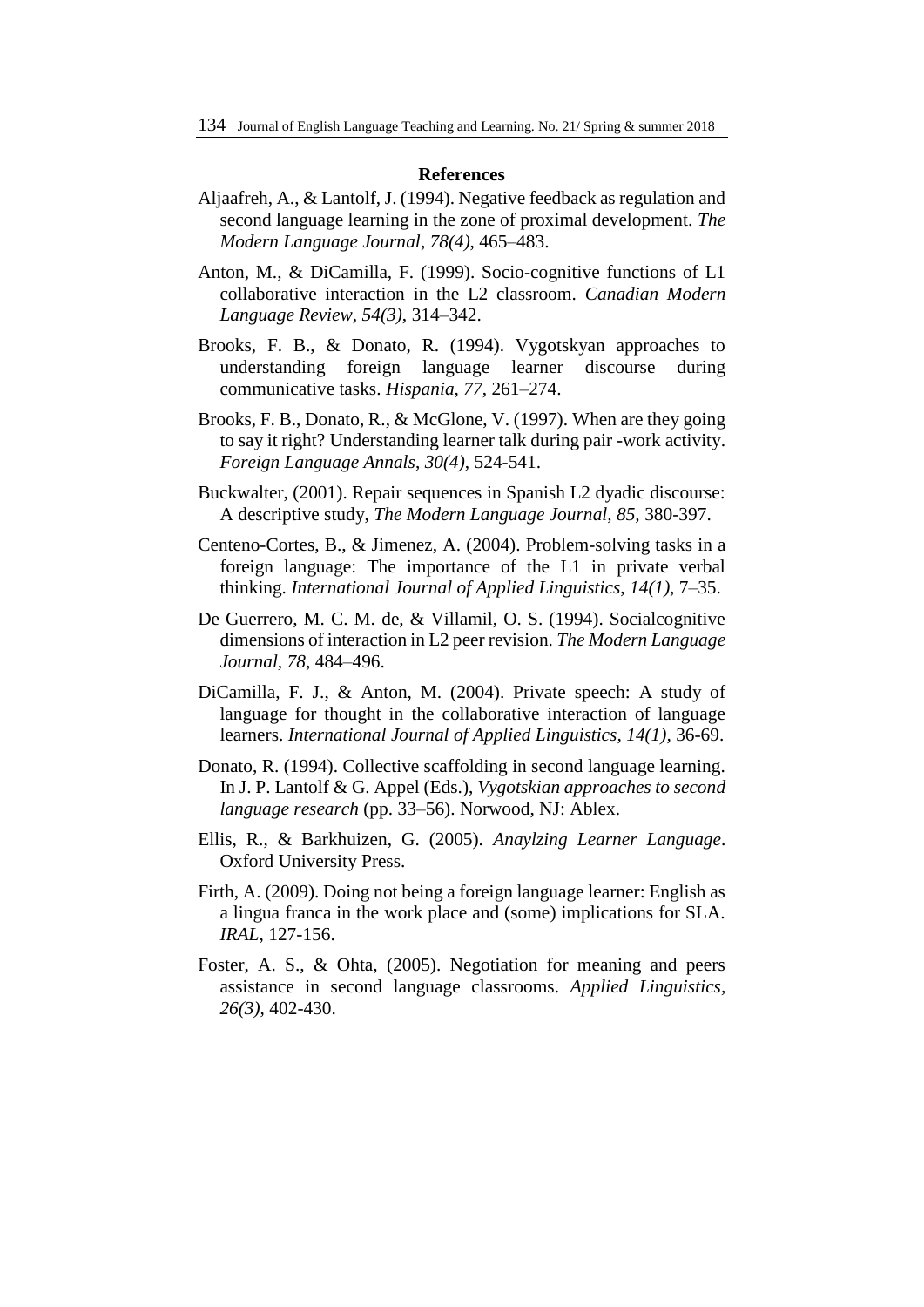The Role of Private Speech Produced by Intermediate EFL Learners in Lexical... 135

- Frawley, W., & Lantolf, J. P. (1985). L2 discourse: A Vygotskyan perspective. *Applied Linguistics, 6*, 19-44.
- Lantolf, J. P., & Yanez, M. C. (2003). Talking yourself into Spanish: Intrapersonal communication and second language learning. *Hispania, 86(1),* 97-109.
- Lantolf, J. P. (2009). Second language learning as a mediated process. *Language Teaching, 33,* 79-96.
- Lapkin, S., Swain, M., & Smith, M. (2002). Reformulation and the learning of French pronominal verbs in a Canadian French immersion context. *The Modern Language Journal*, *86(4)*, 485–507.
- McCafferty (1992). The use of private speech by adult second language learners: A Cross-Cultural Study. *The Modern Language Journal, 76,* 179-189.
- Ohta, A. S. (2000). From acknowledgment to alignment: A longitudinal study of the development of expression of alignment by classroom learners of Japanese. In G. Kasper and K. Rose (Eds.), *Pragmatics in language teaching* (pp. 103-120). Cambridge: Cambridge University Press.
- Platt, E., & Brooks, F. B. (1994). The acquisition-rich environment revisited. *The Modern Language Journal, 78,* 497-511.
- Storch, N. (2008). Metatalk in a pair work activity: Level of engagement and implications for language development. *Language Awareness, 17(2)*, 95-114.
- Swain, M. (2005). The Output Hypothesis: Theory and research. In E. Hinkel (Ed.), *Handbook of research in second language* (pp. 471– 483). Mahwah, NJ: Lawrence Erlbaum
- Swain, M. (2006). Languaging, agency and collaboration in advanced language proficiency. In H. Byrnes (Ed.), *advanced language learning: The contribution of Halliday and Vygotsky* (pp. 95–108). London, UK: Continuum.
- Swain, M., & Lapkin, S. (1995) Problems in output and the cognitive processes they generate: A step towards second language learning. *Applied Linguistics, 16*, 371-391.
- Swain, M., & Lapkin, S. (1998). Interaction and second language learning: Two adolescent French immersion students working together. *The Modern Language Journal, 82*, 320-337.